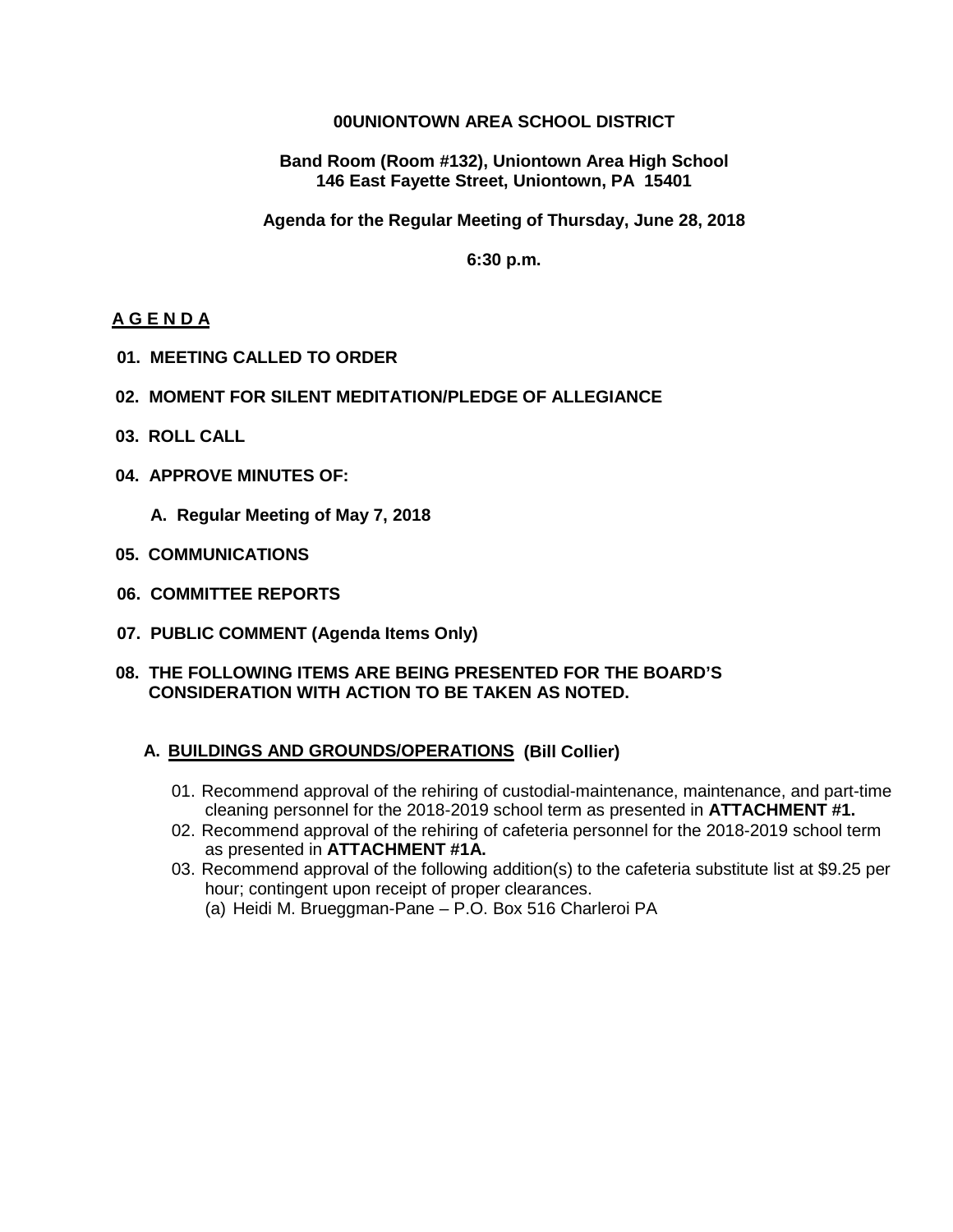## **B. EDUCATION (Kenneth G. Meadows)**

- 01. Recommend approval of the following addition(s) to the professional substitute list at \$100.00 per day; contingent upon receipt of proper clearances and certificates:
	- (a) Briannah Armstrong, PreK-4, Special Education PreK-8
	- (b) Heidi M. Brueggman-Pane, Bachelor's of Science
	- (c) Marie George, Bachelor's of Science
	- (d) George Gillis, Elementary K-6, Reading Specialist
	- (e) Sarah Mattis, PreK-4, Special Education K-8
	- (f) Sadie Rozzell, Bachelor's of Science
- 02. Recommend approval of the continuing agreement with Chestnut Ridge Counseling Services, Inc. for the New Directions Program for the 2018-2019 and 2019-2020 school terms as presented in **ATTACHMENT #2.**
- 03. Recommend approval of the continuing agreement with the I.U. #1 Cyber Solutions Initiative for the 2018-2019 school term as presented in **ATTACHMENT #3.**
- 04. Recommend approval of the continuing agreement with Redstone Rehabilitation Services for student services for the 2018-2019 school term as presented in **ATTACHMENT #4.**
- 05. Recommend approval of the continuing agreement with The Fayette County Drug and Alcohol Commission, Inc. as presented in **ATTACHMENT #5.**
- 06. Recommend approval of the School Improvement Plan for Lafayette Elementary School as presented in **ATTACHMENT #6.**
- 07. Recommend approval of the Resolution opposing ESA Voucher Programs (SB 2) as presented in **ATTACHMENT #7.**
- 08. Recommend approval of the continuing agreement with California University of Pennsylvania for student teachers as presented in **ATTACHMENT #8.**
- 09. Recommend approval of the agreement with Duquesne University for student teachers as presented in **ATTACHMENT # 9**
- 10. Recommend approval of the agreement with Merakey Autism Center School for student services for the 2018-2019 school term as presented in **ATTACHMENT #10.**
- 11. Recommend approval of the agreement with Adelphoi Education Services for the 2018- 2019 school term as presented in **ATTACHMENT #11**
- 12. Recommend approval of the resignation, due to retirement, of the following individuals, effective the last day of the 18-19 school year.
	- (a) Pamela Gadd
	- (b) Aleta R. Griffin
	- (c) Catharine M. Hager
	- (d) Jacqueline L. Lancaster
	- (e) Greg Pastors
	- (f) Linda M. Ruda
	- (g) Diane E. Vaccaro
	- (h) Robert Vilencia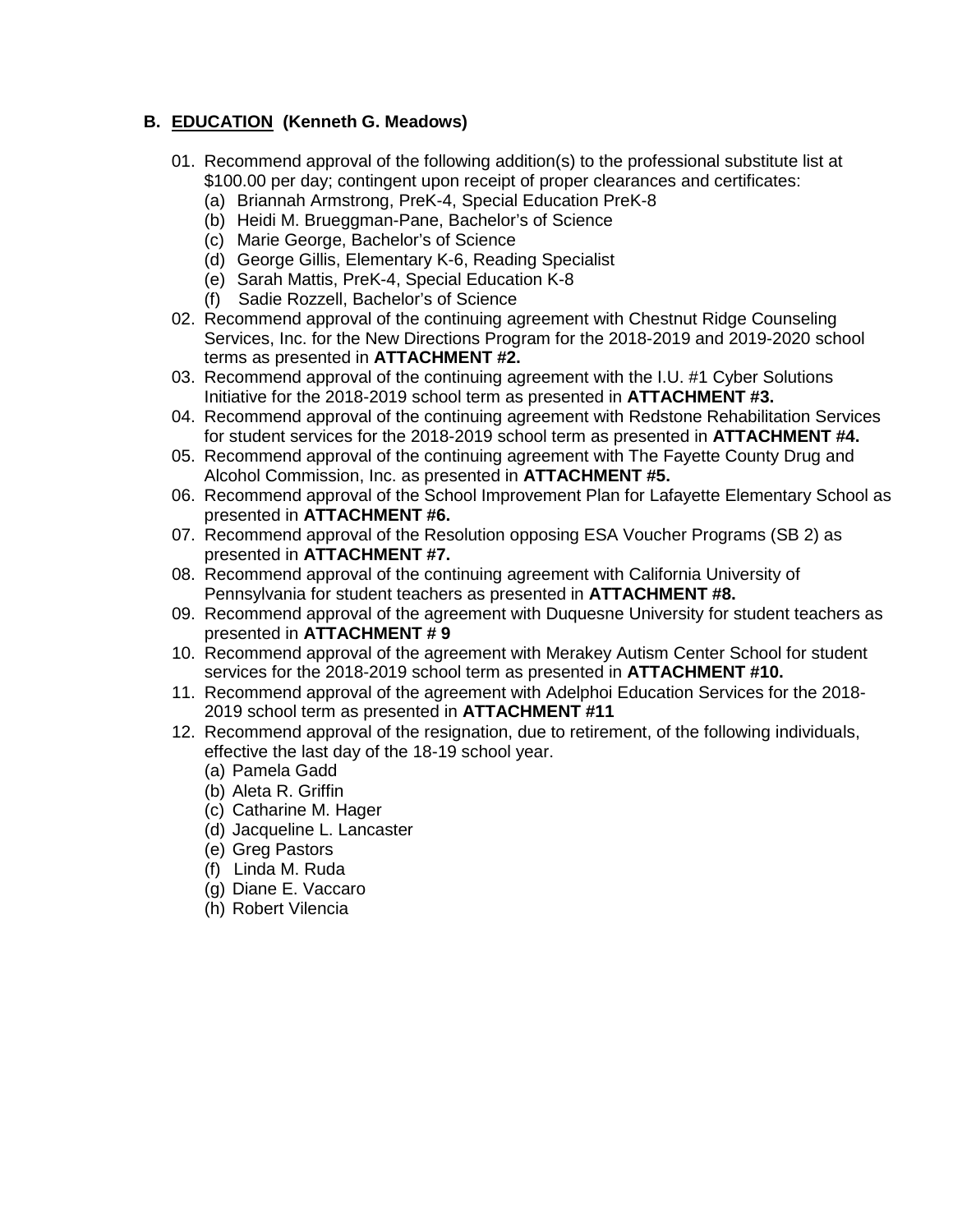### **C. FINANCE/PERSONNEL (Thomas W. Gerke)**

01. Recommend approval of the **final budget** for the 2018-2019 school term in the amount of **\$46,709,184 as presented in ATTACHMENT #12.**

#### **Final Budget for 2018-2019**

| 1000 | Instruction<br>2000 Support Services<br>3000 Operation of Non Instructional Services<br>5000 Other Financing Uses | S<br>\$. | 28,883,807<br>14,260,321<br>574,400<br>2,990,656 |
|------|-------------------------------------------------------------------------------------------------------------------|----------|--------------------------------------------------|
|      | <b>TOTAL</b>                                                                                                      |          | 46,709,184                                       |
|      | <b>Federal Programs</b>                                                                                           |          | 2,235,000                                        |

02. Recommend approval of the **Real Estate Tax Levy** as per the following resolution:

 BE IT RESOLVED AND ENACTED by the Board of School Directors of the Uniontown Area School District, Fayette County, Pennsylvania, and it is hereby resolved and enacted by the authority of same, THAT, to pay the current expenses of the Uniontown Area School District for the fiscal year beginning July 1, 2018, to pay for the establishing, enlarging, equipping, furnishing, and maintaining of the public schools in the Uniontown Area School District; to pay up to and including the salaries and increments of the teaching and supervisory staff; to pay rentals due any municipal authority or nonprofit corporation, or due the State Public School Building Authority; to pay interest and principal on any indebtedness incurred pursuant to the Act of July 12, 1982 (P.L. 781, 1959); and to pay the cost of carrying out the provisions of the Public School Code of 1949, and the amendments and supplements thereto; there is hereby levied a tax on each dollar of total assessment of all real property assessed and certified for taxation in the Uniontown Area School District of **15.6 mills or \$15.60 on each \$1,000.00** of assessed valuation of taxable property, to be collected according to law.

- 03. Recommend approval of the **Per Capita Tax Levy 679** as per the following resolution: RESOLVED, by the Board of School Directors of the Uniontown Area School District, and by virtue of the authority vested in it by Section 679 of the Public School Code of 1949, as amended, that a per capita tax of Five Dollars to provide revenue, for general school purposes be, and the same is hereby levied, assessed, and imposed upon each resident or inhabitant of the Uniontown Area School District who shall have attained the age of eighteen (18) years on or before July 1, 2018.
- 04. Recommend approval of the **Act 511 Earned Income Tax** Continued as per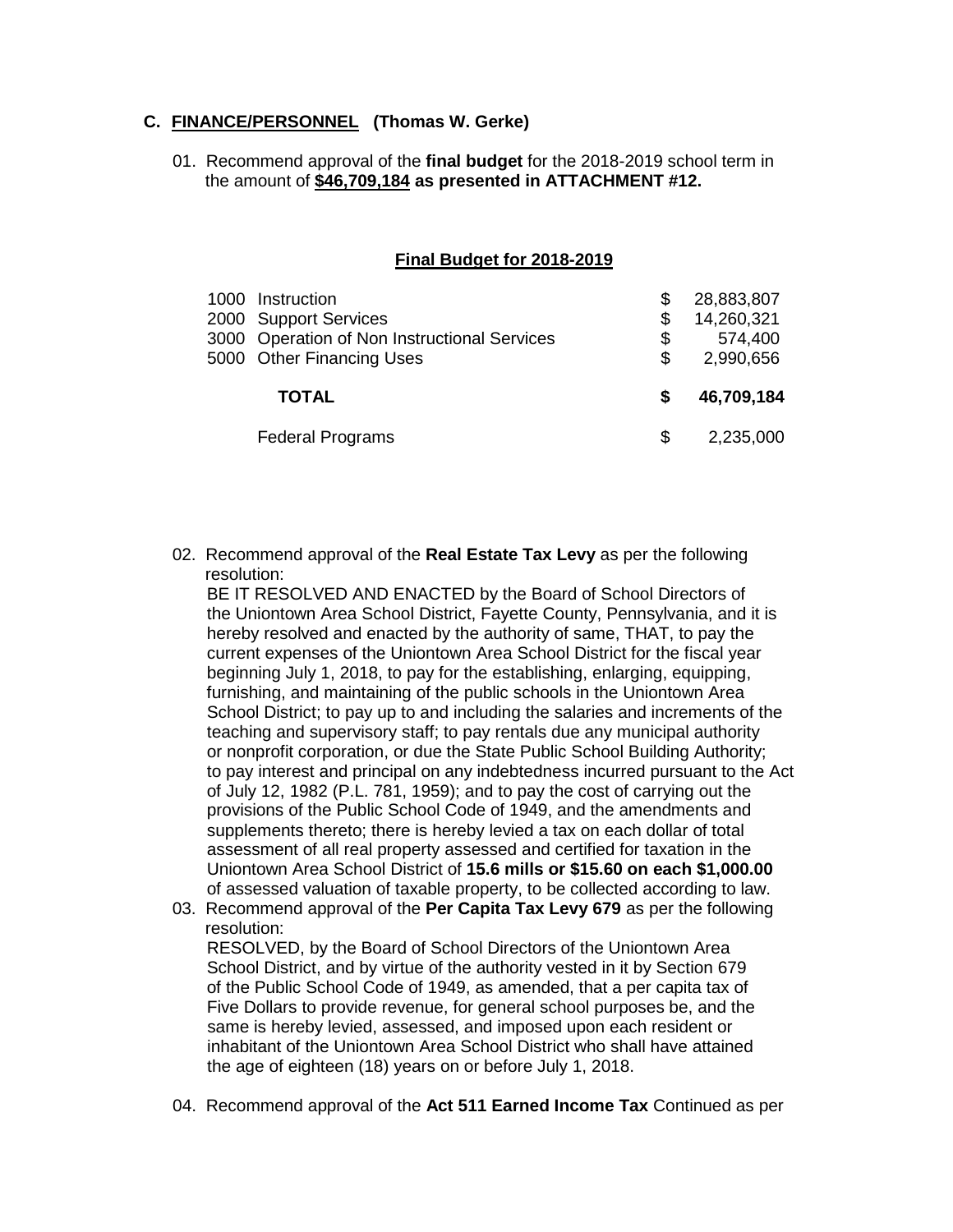the following resolution:

 RESOLVED, that the Earned Income Tax Resolution of the Uniontown Area School District be continued for the fiscal year commencing July 1, 2018.

- 05. Recommend approval of the **Act 511 Local Service Tax (formerly known as (Occupational Privilege Tax)** Continued as per the following resolution: RESOLVED, that the Local Service Tax Resolution of the Uniontown Area School District be continued for the fiscal year commencing July 1, 2018.
- 06. Recommend approval of the **Act 511 Per Capita Tax** Continued as per the following resolution: RESOLVED, that the Per Capita Tax Resolution for the Uniontown Area School District be and the same is hereby continued for the fiscal year commencing July 1, 2018.
- 07. Recommend approval of the **Act 511 Mercantile Tax** Continued as per the following resolution: RESOLVED, that the Mercantile Tax Resolution for the Uniontown Area School District be and the same is hereby continued for the fiscal year commencing July 1, 2018.
- 08. Recommend approval of the **Act 511 Amusement Tax** Continued as per the following resolution: RESOLVED, that the Amusement Tax Resolution for the Uniontown Area School District be and the same is hereby continued for the fiscal year
- commencing July 1, 2018. 09. Recommend authorizing August 1, 2018 for the 2018 school tax bills.
- 10. Recommend approval to print and mail out the real estate tax notices.
- 11. Recommend approval of depositories for the 2018-2019 school term as presented in **ATTACHMENT #13.**
- 12. Recommend approval of the Blue Cross/Blue Shield Insurance Rates for the 2018-2019 school term as presented in **ATTACHMENT #14.**
- 13. Recommend approval of the Commercial Insurance Package to be awarded to the Sprowls Insurance Agency for the 2018-2019 school term as presented in **ATTACHMENT #15.**
- 14. Recommend approval of the following financial statements for April and May, 2018:
	- (a) General Fund Treasurer's Report
	- (b) Federal Funds Treasurer's Report
	- (c) Budget and Revenue Report
- 15. Recommend approval of payroll for May and June, 2018.
- 16. Recommend approval for payment of the following bills authorizing and directing Officers of the Board to issue vouchers for same:
	- (a) General Fund

| sfatariaa |  | $P = 27.255 A$ |
|-----------|--|----------------|

- (b) Cafeterias …………….…………………………………………………..… \$ 67,365.49
- (c) Federal Funds (1) Title I & Title II …………………………………………………... \$ 11,007.30
- 17. Recommend approval for payment of the following bills due on or before Monday, July 23, 2018, authorizing and directing Officers of the Board to issue vouchers for same: (a) General Fund
	- (b) U.A.H.S. Construction Fund
	- (c) Cafeterias
	- (d) Federal Funds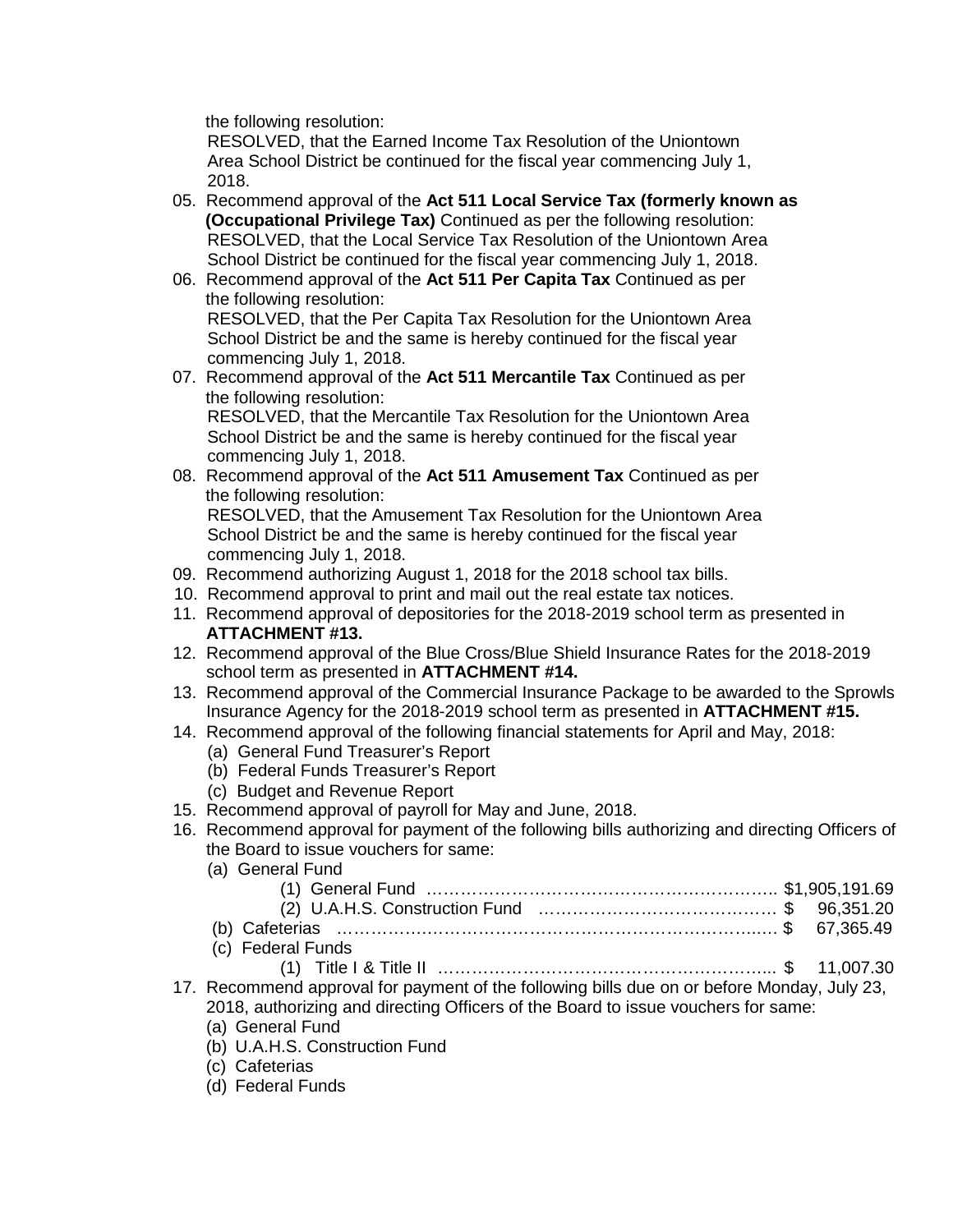- 18. Recommend approval of the Homestead & Farmstead Exclusion Resolution as presented in **ATTACHMENT #16.**
- 19. Recommend approval of the rehiring of secretaries, clerks and aides for the 2018-2019 school term as presented in **ATTACHMENT #1B.**
- 20. Recommend approval of the rehiring of confidential assistants for the 2018-2019 school term as presented in **ATTACHMENT #1C.**
- 21. Recommend approval to set the bond for the assistant business manager at \$5,000 with the District paying for the cost of same.
- 22. Recommend approval to set the bond for the treasurer at \$5,000 with the District paying for the cost of same.
- 23. Recommend approval to set the bond for the board secretary at \$20,000 with the District paying for the cost of same.
- 24. Recommend approval to set meal prices for the 2018-2019 school term as follows:
	- (a) Breakfast for all \$1.35
	- (b) Reduced Breakfast \$ .30
	- (c) Elementary Lunch \$1.95
	- (d) Secondary Lunch \$2.20
	- (e) Adult Lunch \$3.55
	- (f) Reduced Lunch \$ .40

### **Note: This reflects a 5 cent increase in student prices from the 17-18 school term.**

- 25. Recommend approval of the ala carte pricing for the District cafeterias for the 2018-2019 school term as presented in **ATTACHMENT #17.**
- 26. Recommend approval of the following addition(s) to the substitute secretaries, clerks and aides at \$9.25 per hour; contingent upon proper receipt of clearances. (a) Heidi M. Breggman- Pane- P.O. Box 516 Charleroi PA
- 27. Recommend approval of the request of Employee # 100267 for an intermittent family leave commencing May 24, 2018.
- 28. Recommend approval for a resolution for Local Economic Revitalization Tax Assistance on a conditional basis for Franklin Township as set forth in **ATTACHMENT # 18**
- 29. Recommend approval for a resolution for Local Economic Revitalization Tax Assistance on a conditional basis for Menallen Township as set forth in **ATTACHMENT # 19**
- 30. Recommend approval of the transfer of clerk typist, Christine D. Swaney, to building secretary (1660 hours) for Lafayette School effective 6/18/2018 as per the negotiated agreement with SEIU.
- 31. Recommend approval of the transfer of Lafayette secretary, Douglas Wright, to clerk typist (1325 hours) assigned to Central Administration under the supervision of the Superintendent's Office as per the negotiated agreement with SEIU, effective 6/18/2018.

 **Note: The transfer of secretaries were due to employee #102271 electing to return to their prior position as per page 18 of the SEIU contract regarding probationary periods.**

 32. Recommend approval of the Resolution, provided by bond counsel, authorizing the issuance of General Obligation Notes in the maximum amount of \$3,000,000, in order to refund portions of the School District's currently outstanding bonds, all in accordance with the Local Government Unit Debt Act as presented in **ATTACHMENT # 20**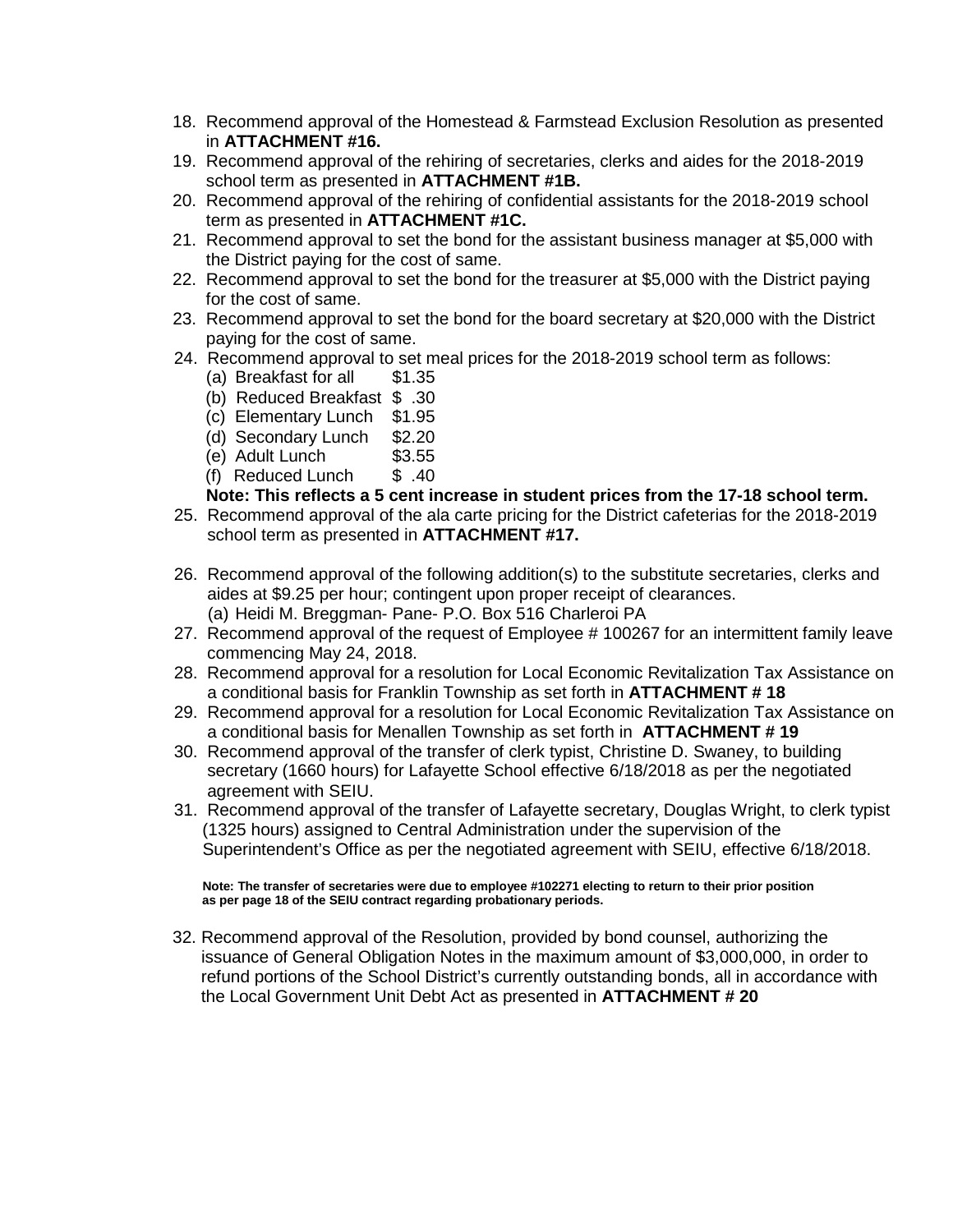# **D. POLICY/PROCEDURE (Dorothy J. Grahek)**

- 01. Recommend approval of the rehiring of medical personnel for the 2018-2019 school term as presented in **ATTACHMENT #21.**
- 02. Recommend approval of the revision of Policy # 246 as presented in **ATTACHMENT # 22.**

# **E. STUDENT ACTIVITIES (Don Rugola)**

- 01. Recommend approval of the 2018 Football Complimentary Ticket List as presented in **ATTACHMENT #23.**
- 02. Recommend approval of the 2018-2019 agreement with NovaCare for the Athletic Trainer Intern to be assigned by the district as presented in **ATTACHMENT #24.**
- 03. Recommend approval of the employment of Dominic Galderisi as an assistant Middle School football coach, U.A.H.S. for the 2018-2019 school term, \$2,335, as per the negotiated agreement with the U.A.E.A. and upon the endorsement of head coach, Cedric Lloyd.
- 04. Recommend approval of the employment of Charles Mills as an assistant varsity football coach, U.A.H.S. for the 2018-2019 school term, \$3,660, as per the negotiated agreement with the U.A.E.A. and upon the endorsement of head coach, Cedric Lloyd.
- 05. Recommend approval of the rehiring of the following EDR positions for the 2018-2019 school term with salaries to be determined:
	- (a) Kenneth Musko, Head Boys Varsity Baseball Coach, U.A.H.S., \$3,060
	- (b) James B. Cales, First Assistant Baseball Coach, U.A.H.S., \$2,160
	- (c) Nicholas A. Groover, Assistant Baseball Coach, U.A.H.S., \$2,010
	- (d) Michelle Sevcik, Assistant Girls Varsity Basketball Coach, U.A.H.S., \$3,060
	- (e) Joseph Everhart, Head Cross Country Coach, U.A.H.S., \$3,960
	- (f) Steve Forsythe, Head Girls Varsity Softball Coach, U.A.H.S., \$3,910
	- (g) Paul R. Guthrie, Assistant Girls Varsity Softball Coach, U.A.H.S., \$2,185
	- (h) Debora Holchin, Cheerleading Sponsor, B.F./Lafayette School, \$1,185
	- (i) Mary Tarpley, Student Counsel Sponsor, Lafayette School, \$510
	- (j) Lacey Darnell, Yearbook Advisor, Lafayette School, \$735
	- (k) Carol Lowther, Drill Team Sponsor, U.A.H.S.\$2,310
- 06. Recommend approval of the employment of Gena Keebler as a head Volleyball Coach, U.A.H.S. for the 2018-2019 school term, as per the negotiated agreement with the U.A.E.A and upon the endorsement of Aaron Scott.
- 07. Recommend approval of the employment of Amanda Todora as an assistant volleyball coach, U.A.H.S. for the 2018-2019 school term, as per the negotiated agreement with the U.A.E.A. and upon the endorsement of Aaron Scott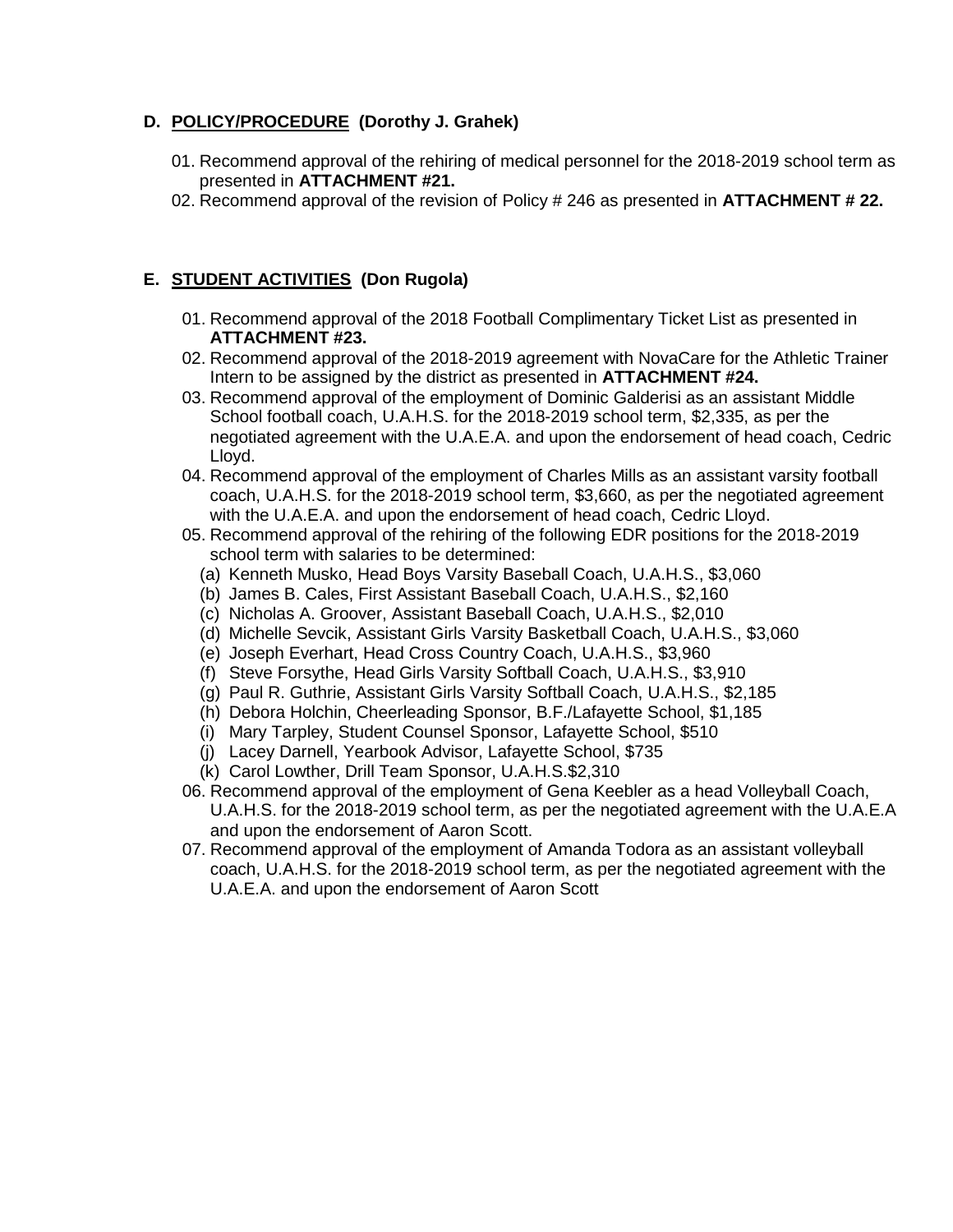# **F. SAFETY/SECURITY (Pam Neill)**

- 01. Recommend approval of the rehiring of security personnel for the 2018-2019 school term as presented in **ATTACHMENT # 1D.**
- 02. Recommend approval of the MOU with the City Police for the 2018-2019 school term as presented in **ATTACHMENT # 25.**
- 03. Recommend approval of the MOU with the State Police for the 2018-2019 school term as presented in **ATTACHMENT # 26.**
- 04. Recommend approval of the Uniontown Area School District Administrators in collaboration with local police and fire departments, state police, EMS, and EMA as well as other personnel to develop an All-Hazards School Safety Plan as presented in **ATTACHMENT # 27.**

## **G. TECHNOLOGY (William Rittenhouse, Jr.)**

01. Recommend approval of the rehiring of technology personnel for the 2018-2019 school term as presented in **ATTACHMENT #1E.**

## **H. TRANSPORTATION (Susan S. Clay)**

- 01. Recommend approval of the following addition to the list of drivers for Christman Transportation: (a)Regina Gay Sheranko
- 02. Recommend approval of the continuing agreement with Champion Christian School to provide transportation of school students for the 2018-2019, 2019-2020, and 2020-2021 school terms. (3 years) as presented in **ATTACHMENT #28.**

# **I. INTERMEDIATE UNIT I REPRESENTATIVE (Kenneth G. Meadows)**

- **01. Executive Director's Report - ATTACHMENT #29**
- **J. CTI REPRESENTATIVES (S. Clay, B, Collier, D. Grahek)**